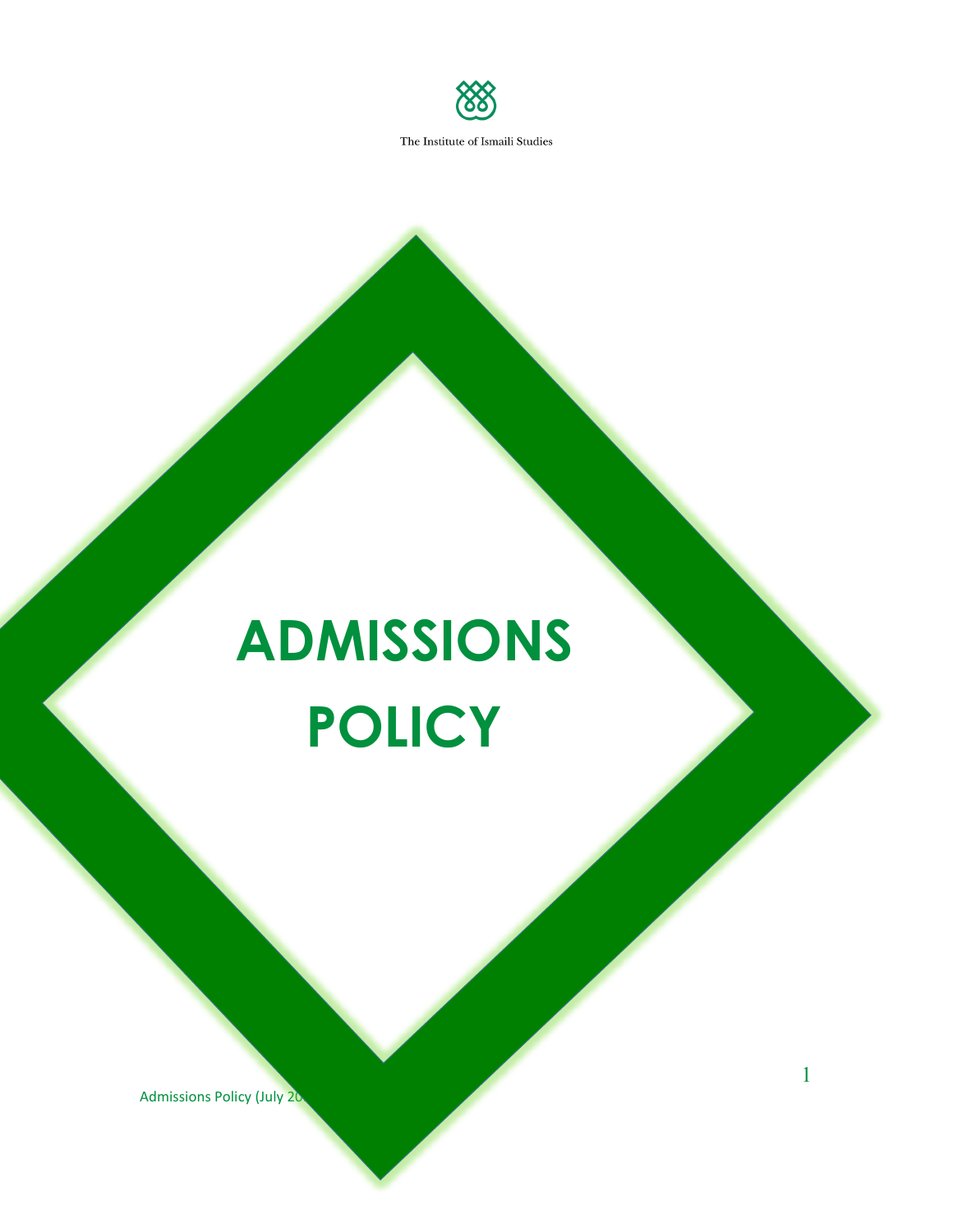

The Institute of Ismaili Studies is committed to preparing competent future leadership for the Ismaili Community, while also augmenting to its larger goal of developing a cadre of trained human resources who contribute to a better understanding of Islam in the contemporary world. The Board of Governors (via the OSG and STEP OSG) continue to provide full strategic guidance on the recruitment and selection policies which result in strategic briefings for all those involved in these processes. The policy relates to all postgraduate programmes offered by the Institute of Ismaili Studies. The Institute is committed to ensuring that no student with potential to meet the entry requirements is deterred from applying. Each application received is considered and assessed on the basis of individual potential. The Institute has a robust, multi-tiered system for recruitment (see tables 1 and 2).

The Admissions Policy for the Institute of Ismaili Studies has been formulated in adherence to the expectations set out in Section B2 of the Quality Code<sup>1</sup>. The Oversight Sub-Committee Group approves the policy, its implementation and any changes. The present Policy, as well as the recruitment, selection and admission procedures, are regularly reviewed by the OSG every 2 years.

## **1. General Academic Entry Requirements**

1.1 The Institute of Ismaili Studies requires all candidates to have completed a first degree of good standing from an accredited university, equivalent to a British Bachelor's degree. International qualifications will be evaluated by referring to UK NARIC. For applicants to STEP, UCL IOE evaluates the qualifications according to their internal procedures.

1.2 Applications from candidates with a wide range of appropriate first degrees are encouraged, and applicants are directed to check individual programme requirements. Applicants are advised to check for specific entry requirements given in the relevant prospectus for the year of application before making an application to either GPISH or STEP (available on the IIS website).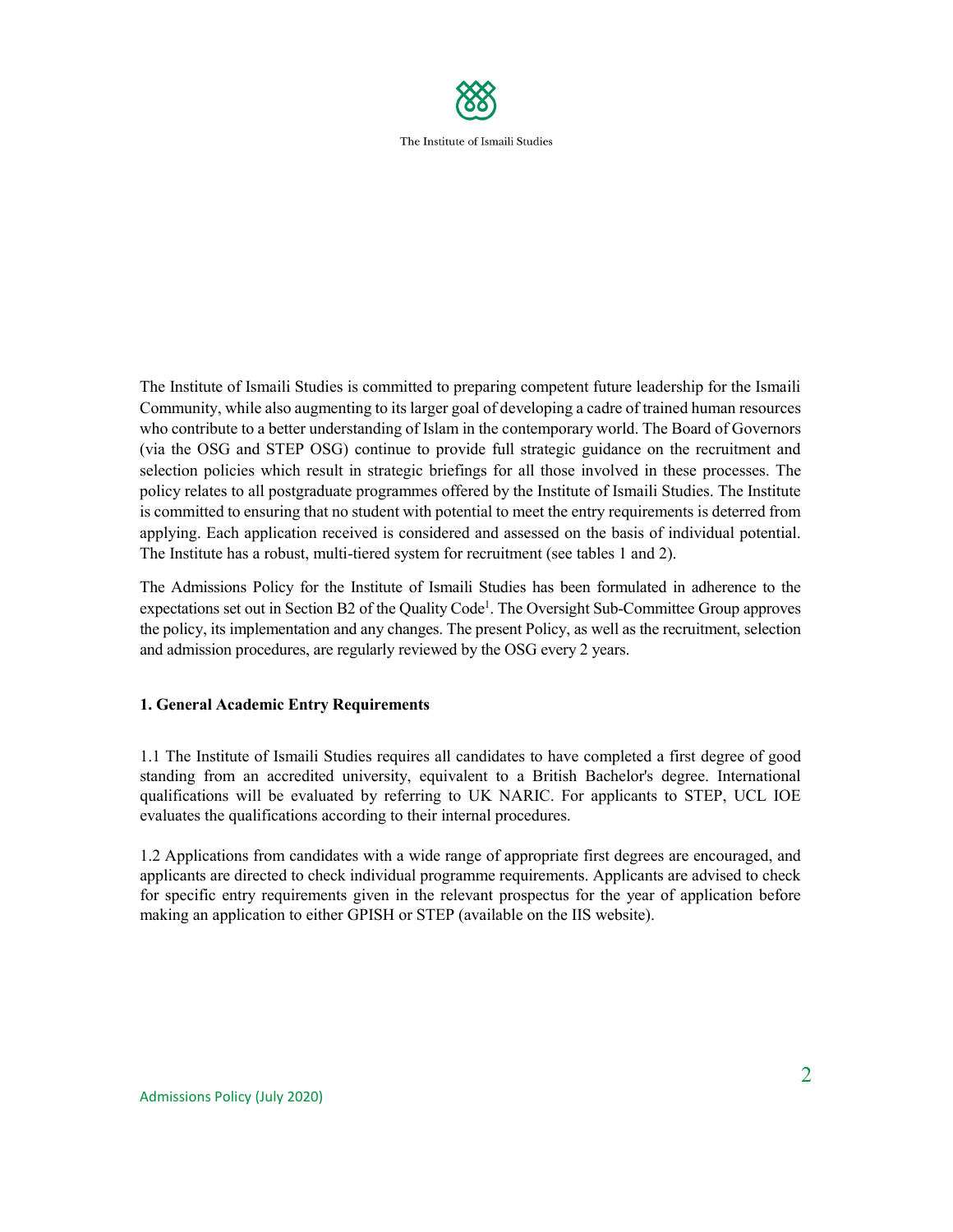

1.3 The Institute will ensure that entry requirements and selection criteria will include no unnecessary barriers for perspective students.

## **2. English Language Competency**

Applicants will be required to demonstrate competency in English language as teaching on the programmes take place in English. r The criteria set by the Institute are meant to meet, and in some cases exceed, UKVI requirements.

## **1. Other criteria**

3.1 In addition to academic qualifications, when selecting candidates we will also consider whether an applicant is suitably motivated to complete their chosen programme of study, and whether the provision will challenge and benefit the student. Further considerations include whether the applicant fits the Institute's stated ambition of developing leadership and human resources for the community. The Institute will also consider academic suitability, motivation, experience and self-discipline. We will also consider relevant interests outside of studies, such as work or voluntary experience.

3.2 STEP also has additional compulsory requirements such as evidence of BAI teaching practice. These will be detailed in the programme entry requirements.

3.3 The Institute of Ismaili Studies adheres to compliancy requirements (e.g. the UKVI policy) when reviewing each application.

3.4 The Institute of Ismaili Studies reserves the right not to consider an applicant for admittance if the candidate has previously been withdrawn from the Institute on Academic grounds; has submitted fraudulent documentation; and/or inaccurate or incorrect information to the Institute.

#### **2. Admission Criteria and Selection**

4.1 To ensure a fair and consistent admissions process, the Institute of Ismaili Studies will ensure that the following principles are adhered to:

- All programmes will clearly state their entry criteria, including academic qualifications, along with appropriate experience and skills required for entry.
- Entry criteria will be easily accessible through our website.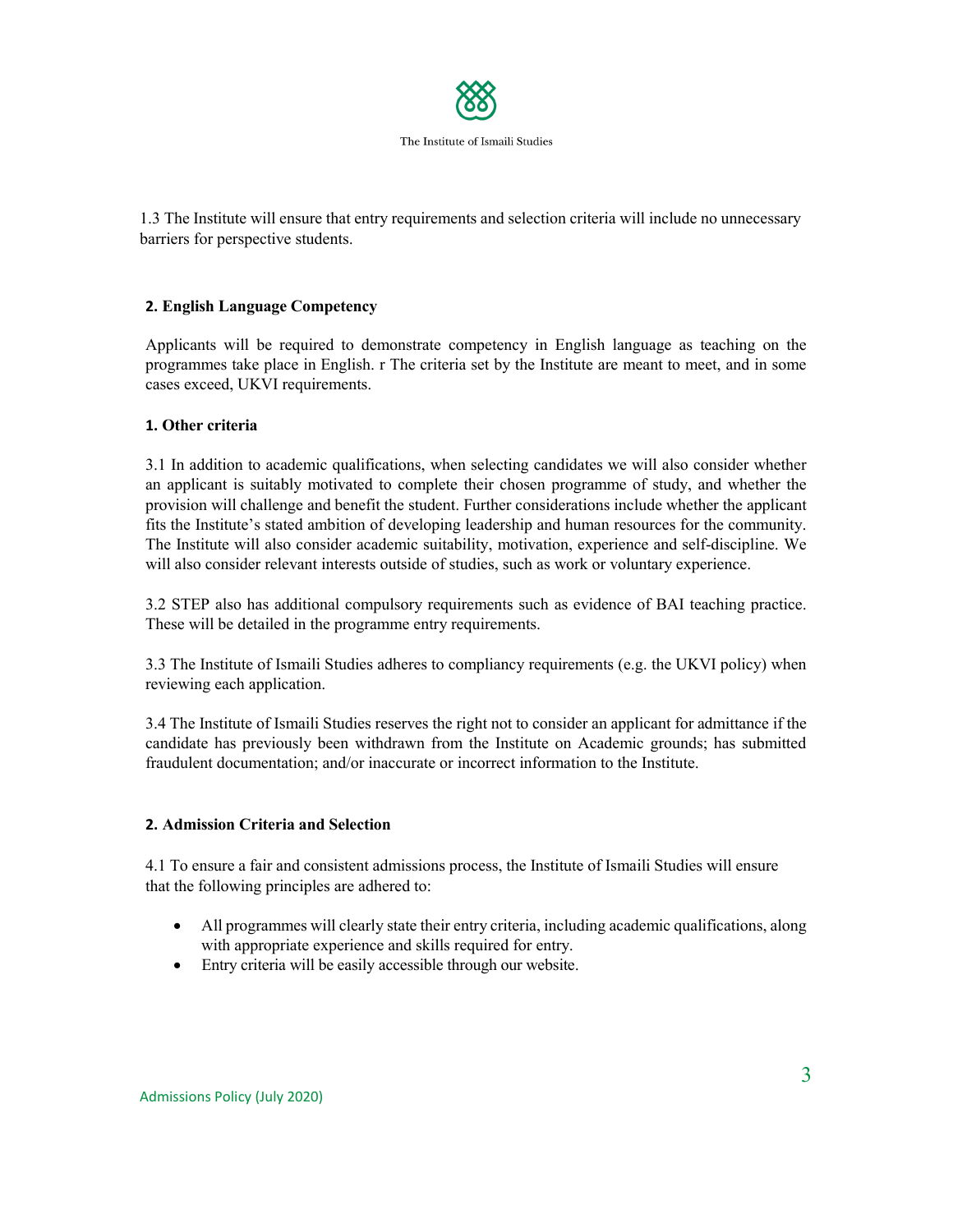

- Applicants will be informed in general terms on how they can demonstrate their achievements (both academic and experiential) and motivation to study.
- An offer below the normal entry requirements may be made in exceptional cases where there is evidence that the applicant's grades may have been affected by individual extenuating circumstances.

4.2 Where programmes include interviews or tests as part of their selection criteria we will make this explicit to candidates, and provide details on how the interviews will be conducted and the criteria used to select successful candidates.

4.3 The Institute may require candidates to provide additional written work to supplement an application, details of which will be specified in the relevant programme prospectus.

## **5. Responsibility of the Applicant**

5.1 It is the applicant's responsibility to provide complete and accurate information in an application and to notify the Institute of any changes or amendments to the original application.

5.2 By accepting an offer of admission, the applicant agrees to abide by the rules and regulations of the Institute of Ismaili Studies.

5.3 If an applicant is found to have provided fraudulent documentation or inaccurate/incorrect information (including failing to provide information which may have affected a decision) in support of their application to the Institute or UK visa application, any offer of admission from the Institute will be invalid and withdrawn.

5.4 In the light of additional information which was not available at the time of selection, an offer may be amended or, in exceptional circumstances, withdrawn. The Institute also reserves the right to correct errors where they have been made in the communication of decisions and offers. However, an offer made in error where all conditions have been satisfied will only be withdrawn with the applicant's consent.

5.5 The Institute reserves the right to exclude a candidate who is considered on justifiable grounds to be unsuitable for a place according to individual circumstances. This will also apply to applicants who are found to have been aggressive or abusive to the Institute of Ismaili Studies' staff or other stakeholders, including ITREB members or fellow students during the application process.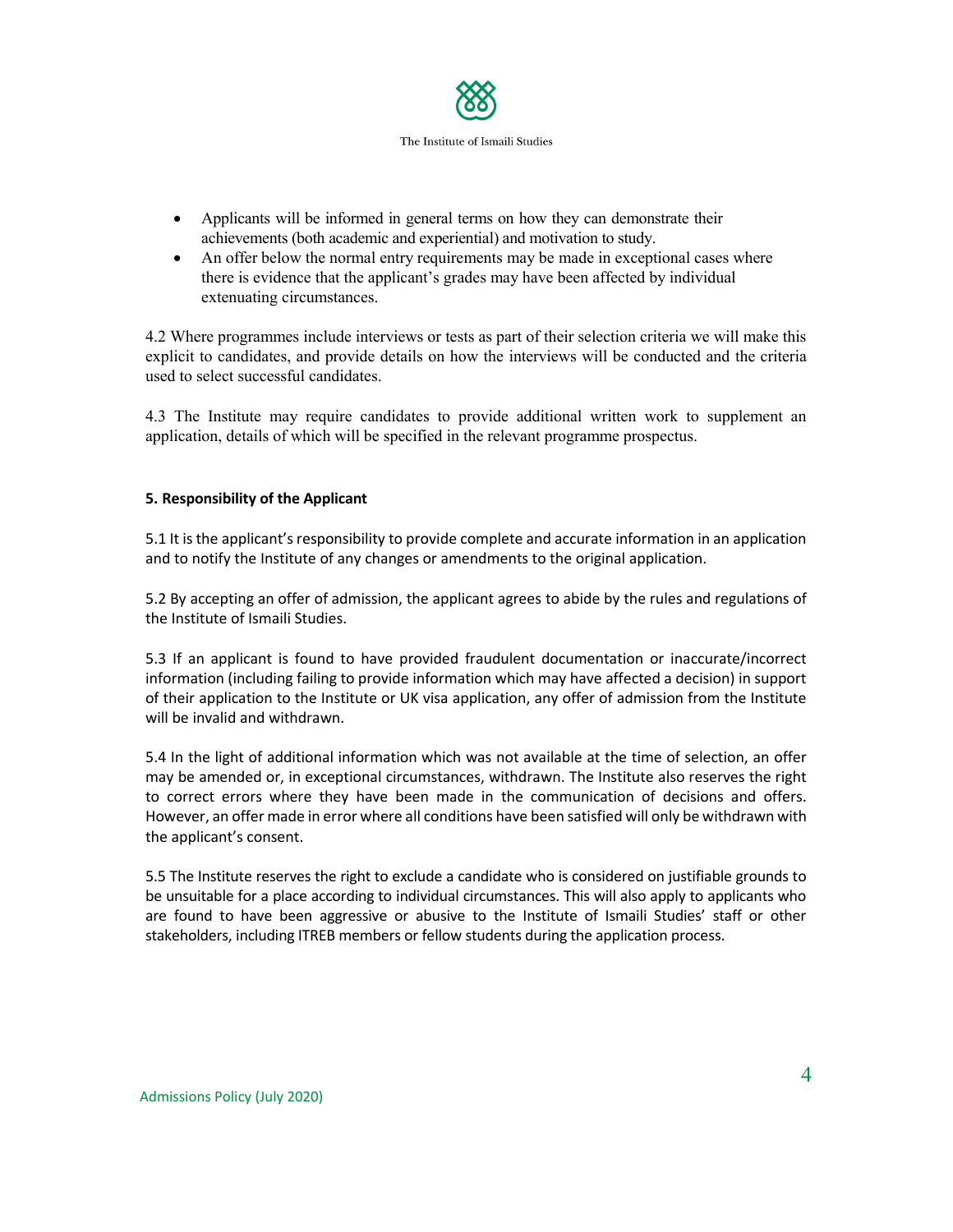

5.6 The Institute will promptly inform all applicants of any changes to their intended programme of study, no later than two weeks after such changes have been ratified, and in any case before an offer is made. Alternatives and options (when available) will also be communicated.

## **3. Decisions on Applications**

6.1 A formal decision is made by the Admissions Committee on each application and communicated directly to the applicant by Student Services via email. The decision by the Admissions Committee is considered final. An appeal on the decision may be made only if an administrative error has been made. In the first instance, an appeal should be directed to Student Services. The appeal will follow the process set out in the Department's Appeals and Complaints Procedure and can be obtained by emailing the Student Services.

6.2 An offer, whether conditional or unconditional, will be made in good faith taking into account information as supplied by the applicant and/or referees at the time of the application. In some circumstances, an offer may be conditional upon academic requirements e.g. successful completion of a first degree or non-academic requirements e.g. police checks which are deemed satisfactory. It is the applicant's responsibility to meet all conditions, academic or non-academic in nature, within the specified timelines. The Institute cannot reserve a place on any programme for an applicant who has not met the specified condition within the stipulated timelines.

#### **7. Confirmation of Acceptance for Studies (CAS)**

7.1 All international students are required to obtain a Tier 4 student visa before they can study at the Institute of Ismaili Studies. International applicants who are offered a place on a programme will be given a CAS. A CAS is a unique reference number which is assigned and used by the UKVI. The CAS number will link to information about the applicant and their course of study. Every student will have a unique CAS number which is linked directly to their information.

7.2 The Institute generates a CAS via the UKVI Sponsor Management System, once an unconditional offer has been firmly accepted and the applicant's documents verified by the pertinent ITREB<sup>2</sup>.

7.3 A visa application can only be made in the 3 months prior to the planned start date. In order to apply for a UK student visa and register at the start of a programme, applicants will need to produce original certificates and transcripts. Applicants will provided with more information about the process when the CAS is sent to them.